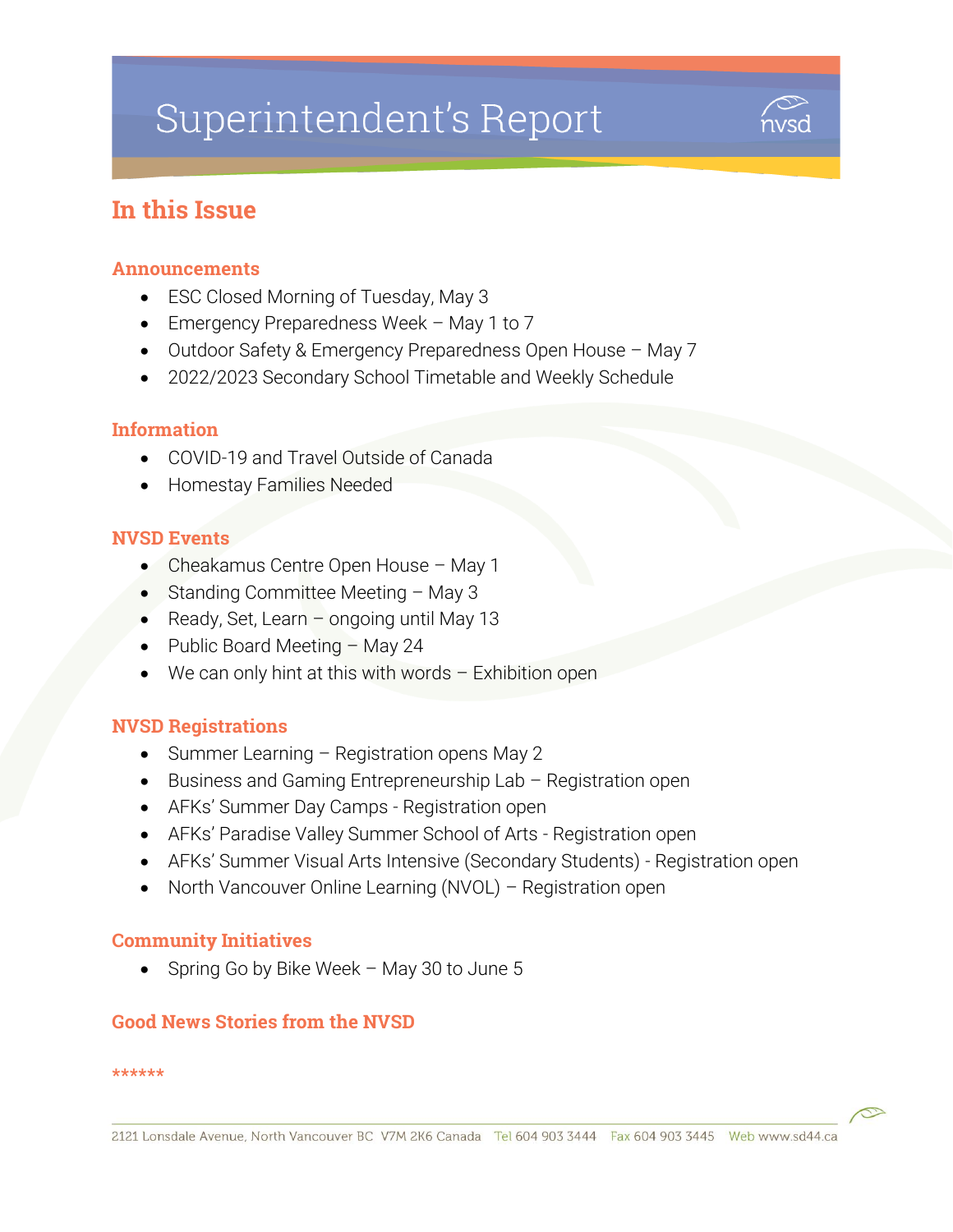

# Announcements

# ESC Closed Morning of Tuesday, May 3

The Education Services Centre (ESC), located at 2121 Lonsdale Avenue, will be closed to the public the morning of Tuesday, May 3, from 9 a.m. to 10 a.m., for staff health and safety training and drills.

# Emergency Preparedness Week – May 1 to 7

Emergency Preparedness Week encourages Canadians to take concrete actions to be better prepared to protect themselves and their families during emergencies. Natural disasters may be beyond our control, but there are ways to reduce the risk and impact of whatever emergency we might face.

If you're just starting out on your personal emergency preparedness journey, here are some great starting points:

- Stock up on bottled water. Four litres per person per day, for a minimum of 3 days.
- Stock up on emergency food. Have a *minimum* 3-day supply of ready-to-eat foods that do not require refrigeration or cooking. Don't forget the pet food!
- Gather emergency supplies. First Aid kit, flashlight with extra batteries, battery-powered radio, work gloves, personal sanitation supplies (garbage bags/moist towelettes), whistle, and dust mask.
- Make a family plan. Where will you meet? Who will pick up your children from school if you aren't able to get there? Talk this through with your family.

For additional information, visit [North Shore Emergency Management](https://nsem.ca/get-prepared) or [PreparedBC.](https://www2.gov.bc.ca/gov/content/safety/emergency-preparedness-response-recovery/preparedbc) And don't forget to attend the NVSD's Outdoor Safety & Emergency Preparedness Open [House](https://my44.sd44.ca/group/p6jr1eo/Pages/default.aspx#/=) on Saturday, May 7 (details below).

# Outdoor Safety & Emergency Preparedness Open House – May 7

Coinciding with the last day of Emergency Preparedness Week, the North Vancouver School District's inaugural Outdoor Safety & Emergency Preparedness Open House takes place on Saturday, May 7, 11 a.m. to 2 p.m., at École Secondaire Argyle Secondary School.

This family-friendly community event will showcase the expertise of local emergency management bodies and first responders and aims to build awareness and resiliency around outdoor safety and emergency preparedness.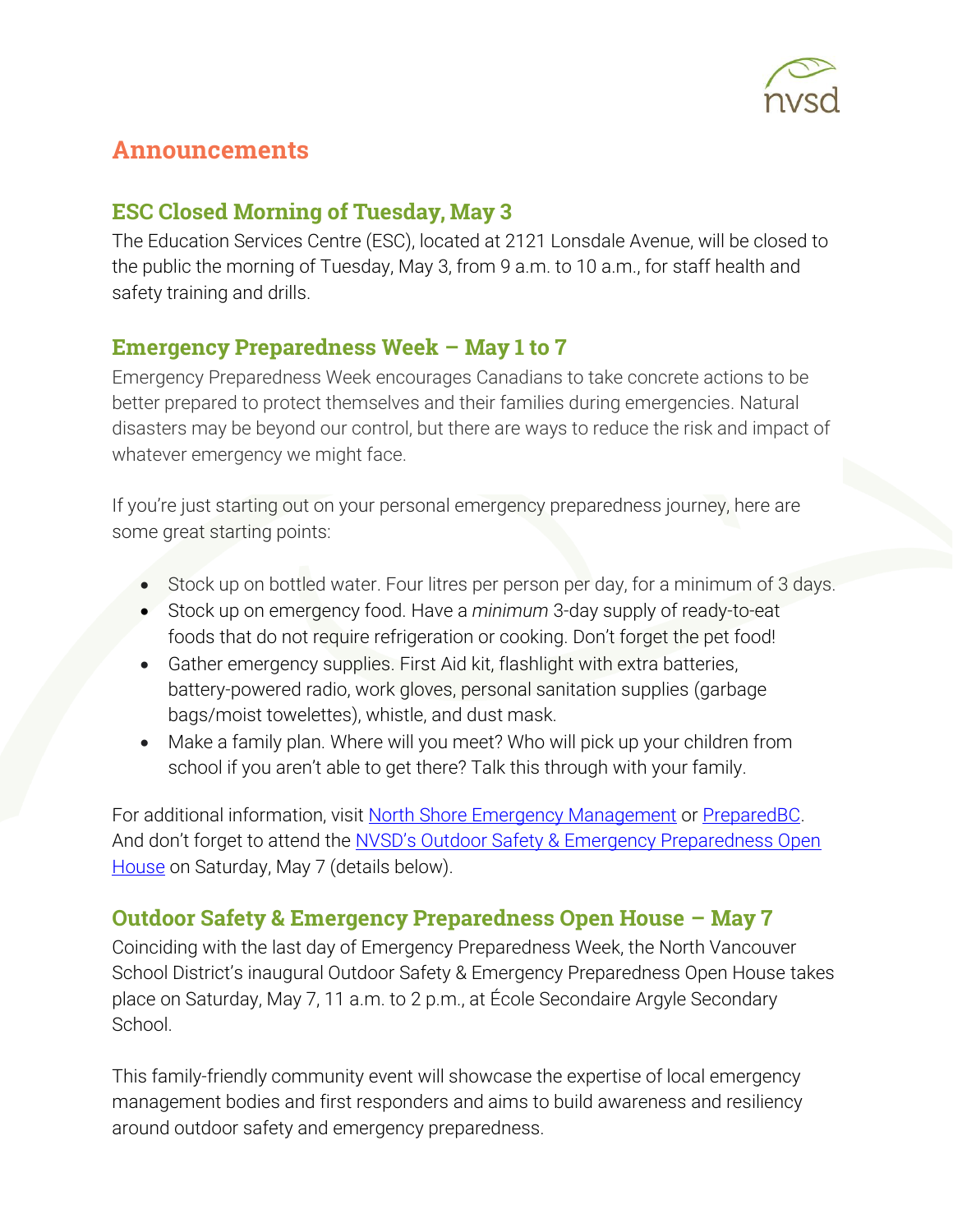

The event consists of an outdoor trade show and select smaller group information sessions/workshops hosted by participating organizations. Those in attendance will speak with local experts and get up close to emergency vehicles and equipment used in real-life rescues, including helicopters used by North Shore Rescue.

This FREE event also includes a complimentary bike valet service and a variety of food truck options where you can purchase food and refreshments.

### **Participating organizations include (links to workshops included below):**

- North Shore Rescue [\(RSVP for a workshop\)](https://www.eventbrite.ca/e/information-sessions-north-shore-rescue-tickets-320857542547)
- District of North Vancouver Fire and Rescue Services [\(RSVP for a workshop\)](https://www.eventbrite.ca/e/district-of-north-vancouver-fire-and-rescue-services-tickets-320838074317)
- BC AdventureSmart [\(RSVP for a workshop\)](https://www.eventbrite.ca/e/survive-outside-program-adventuresmart-bc-registration-317325738827)
- North Shore Emergency Management [\(RSVP for a workshop\)](https://www.eventbrite.ca/e/grab-and-go-bag-north-shore-emergency-management-tickets-320821173767)
- Royal Canadian Marine Search and Rescue [\(RSVP for a workshop\)](https://www.eventbrite.ca/e/information-sessions-royal-canadian-marine-search-and-rescue-tickets-320803039527)
- North Shore Black Bear Society [\(RSVP for a workshop\)](https://www.eventbrite.ca/e/all-about-bears-on-the-north-shore-north-shore-black-bear-society-registration-320792126887)
- North Vancouver RCMP Community Police Services
- North Vancouver City Fire Department
- ShakeOutBC
- Lifesaving Society
- Metro Vancouver Regional Parks
- Cheakamus Centre
- Girl Guides of Canada
- Pacific Autism Family Network
- HUB Cycling

For more information, visit the event's [website.](https://my44.sd44.ca/group/p6jr1eo/Pages/default.aspx#/=)

# 2022/2023 Secondary School Timetable and Weekly Schedule

Earlier this year, the school district engaged in a comprehensive process that involved surveying secondary students, their families and staff; and consultation with secondary school administration and staff. From this process of engagement, the NVSD will adopt the following secondary school timetable for the 2022/2023 school year:

- Semester: Argyle, Handsworth, Seycove, Sutherland, Windsor
- Linear: Carson Graham
- Mountainside: no change (schedule will remain the same)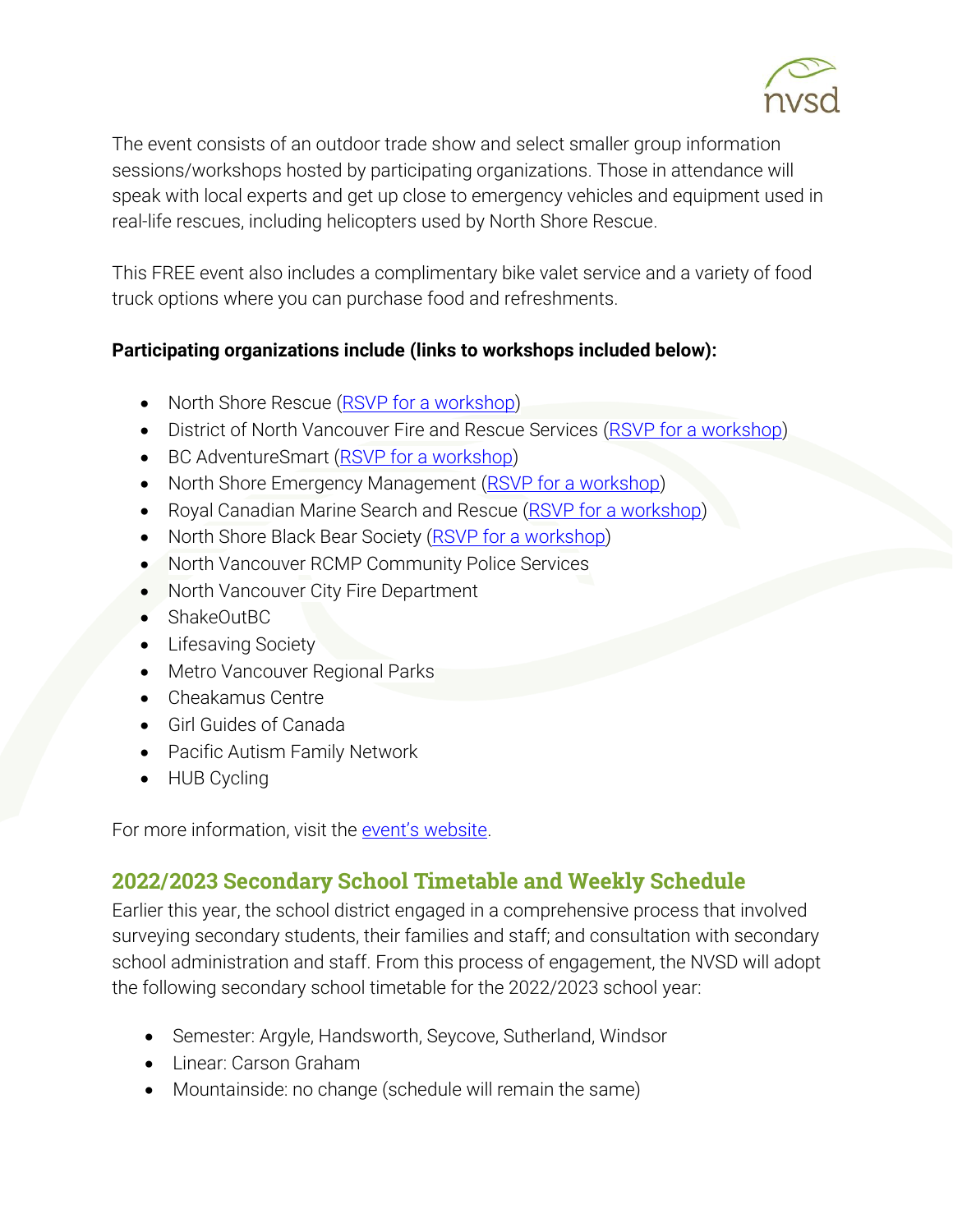

A copy of the [letter](https://www.sd44.ca/Documents/Superintendent%20Update%20Secondary%20School%20Schedule_20220414.pdf) sent to families of students entering grades 8 to 12 in the fall, which includes information regarding the weekly schedule, is available for your review.

A high-level [executive summary](https://www.sd44.ca/Documents/NVSD_Secondary%20School%20Schedule%20Survey%202022_Executive%20Summary.pdf) of the results from the Secondary School Schedule Survey held earlier this year is also available for your review. Thank you to students, staff and families who participated and shared their feedback. We are pleased to share we received 2,316 total responses!

# **Information**

## COVID-19 and Travel Outside of Canada

Starting April 25, 2022, there are fewer federal requirements for fully vaccinated travellers or any fully vaccinated children who travelled with fully vaccinated individuals to follow for 14 days following entry into Canada. As an example, you are no longer required under federal law to wear a mask when in public spaces or report your signs and symptoms. However, **unvaccinated children aged 5 through 11 will still need to wear a mask in public settings (including schools and day camps) for 14 days after arrival to Canada**. For detailed information, please review the **Travel to Canada: Requirements for COVID-19** [vaccinated travellers](https://travel.gc.ca/travel-covid/travel-restrictions/covid-vaccinated-travellers-entering-canada#determine-fully) web page.

# Homestay Families Needed

Each year, the North Vancouver School District welcomes students from around the world to live and study in our vibrant community. We strive to place secondary school international students with families who live close to school to support each student's integration into the school and wider community.

There are secondary school international students in need of a homestay placement for the school term beginning September 2022. If you are interested in hosting an international student, please reach out to our International Education program office at [international@sd44.ca.](mailto:international@sd44.ca) More information about the homestay program is available **HERE**.

# **NVSD Events**

## Cheakamus Centre Open House – May 1

The 53rd annual Cheakamus Centre Open House takes place on Sunday, May 1, from 10:30 a.m. to 3:30 p.m. Join Cheakamus Centre staff for a fun, family day of nature exploration and discovery, including visiting the Coast Salish longhouse, salmon hatchery,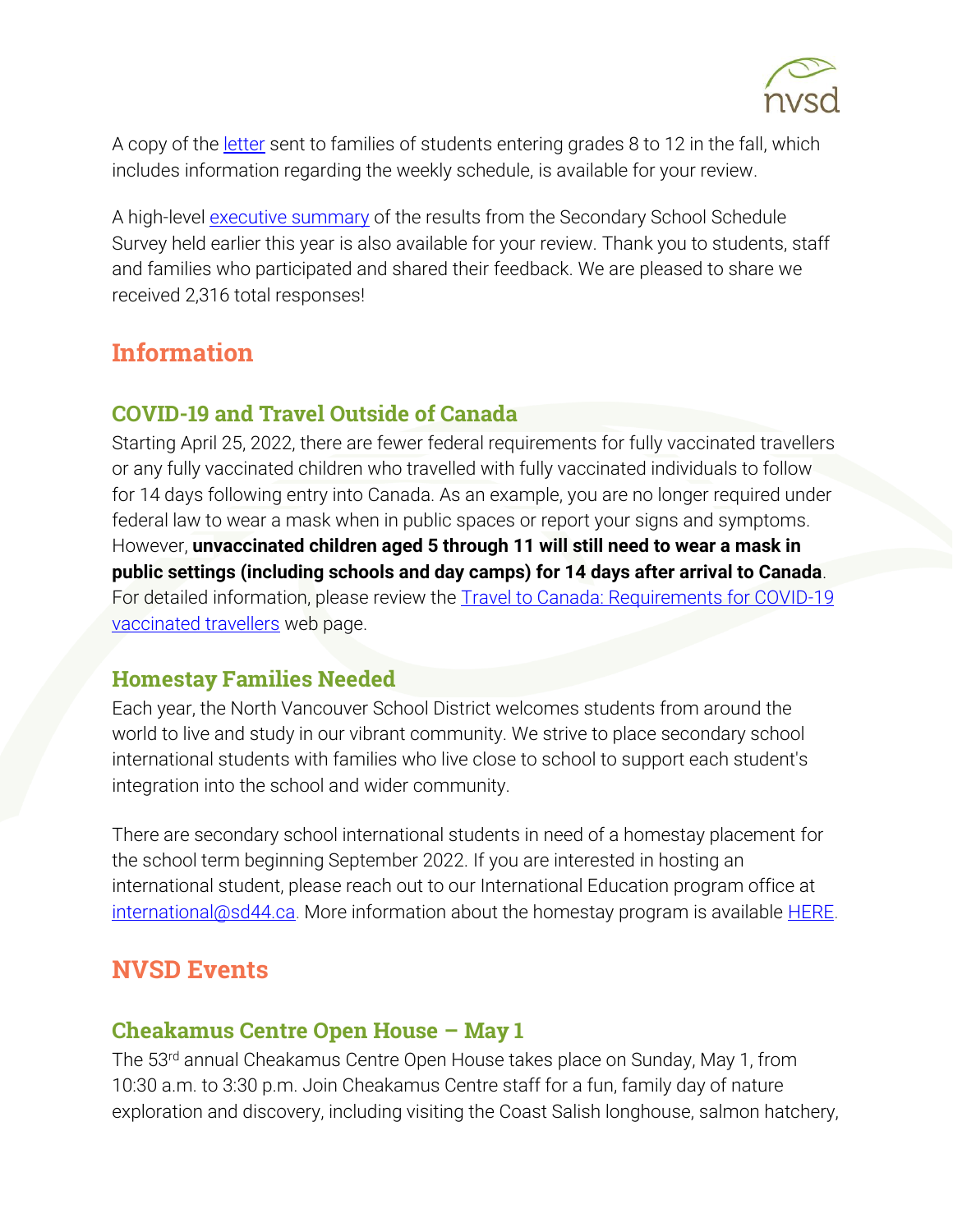

farm animals, forest trails and more. Click [HERE](https://www.cheakamuscentre.ca/news/open-house) for more information. *Please note*: cash concession (picnic-friendly food); parking by suggested \$2 donation.

### Standing Committee Meeting – May 3

The final Board of Education Standing Committee Meeting for the 2021/2022 school year takes place *in person* on Tuesday, May 3 at 7 p.m. Visit our [Meetings & Minutes](https://www.sd44.ca/Board/Meetings/Pages/default.aspx#/=) page for information on COVID-19 procedures for attending meetings in person, how you can provide input, and to review the complete agenda (available on the Thursday afternoon preceding the public meeting).

### **Ready, Set, Learn – ongoing until May 13**

Ready, Set, Learn is an initiative aimed at encouraging and supporting children's early language and literacy skills. Intended for families and their 3-to 5-year-old children, Ready, Set, Learn events support preschool-aged children prepare for their eventual transition to Kindergarten and help foster positive connections among families, schools and early learning community partners.

Ready, Set, Learn events are FREE to attend and run until May 13. Visit our Ready, Set, [Learn](https://www.sd44.ca/ProgramsServices/earlylearning/readysetlearn/Pages/default.aspx#/=) web page for more information, including a full event listing.

# **Public Board Meeting – May 24**

The next Board of Education Public Board Meeting takes place *in person* on Tuesday, May 24 at 6:30 p.m. Visit our [Meetings & Minutes](https://www.sd44.ca/Board/Meetings/Pages/default.aspx#/=) page for information on COVID-19 procedures for attending meetings in person, how you can provide input, and to review the complete agenda (available on the Thursday afternoon preceding the public meeting).

## We can only hint at this with words – Exhibition open

Presented by the Gordon and Marion Smith Foundation for Young Artists, *We Can Only Hint at This with Words* consists of large scale, multi-surfaced mixed media paintings by Russna Kaur, shaped cut-out paintings by M.E. Sparks, and mixed media sculptures and stop-motion video by Andrea Taylor. All three artists navigate the complexities of working with historical reference, and in doing so, find ways to construct their own shapes and gestures. The exhibition will explore the different ways each artist quotes, pulls apart and reshapes the historical narratives that inform their work. For more information about this exhibition hosted at the Gordon Smith Gallery of Canadian Art, please visit the [exhibition](https://www.sd44.ca/school/artistsforkids/Visit/Exhibitions/Pages/default.aspx#/=) web page.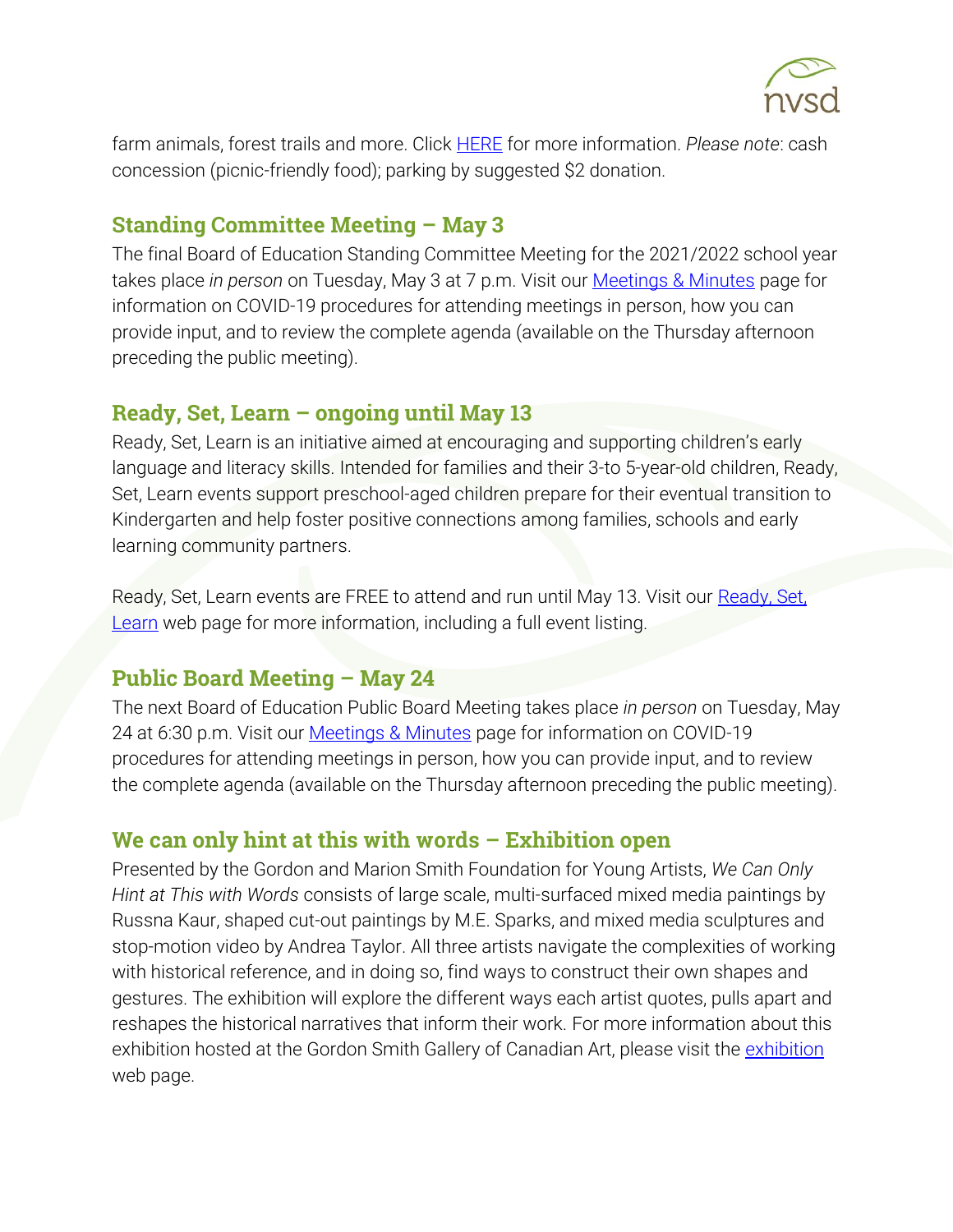

# NVSD Registrations

# Summer Learning – Registration opens May 2

[North Vancouver Summer Learning](https://www.sd44.ca/school/summer/Pages/default.aspx#/=) provides a platform for students to explore and extend learning opportunities while fulfilling their educational requirements through a variety of opportunities in the month of July.

The Summer Learning 2022 suite of course offerings provides students the opportunity to enhance core skills and/or earn credits toward graduation:

- [Full Credit Academic Courses](https://www.sd44.ca/school/summer/ProgramsServices/FullCredit/Pages/default.aspx#/=) (including French 11 NEW this year)
- $\frac{7}{8}$  Transition (including 7/8 Music NEW this year)
- [English Language Learning \(ELL\)](https://www.sd44.ca/school/summer/ProgramsServices/ELL/Pages/default.aspx#/=)
- **[Eslha7an](https://www.sd44.ca/school/summer/ProgramsServices/Pages/Eslha7an.aspx#/=) Secondary Review & Completion**
- [Numeracy 8/9 Foundations](https://www.sd44.ca/school/summer/ProgramsServices/Numeracy/Pages/default.aspx#/=)
- Literacy 8/9 [Foundations](https://www.sd44.ca/school/summer/ProgramsServices/Literacy/Pages/default.aspx#/=)

[Registration](https://www.sd44.ca/school/summer/Registration/Pages/default.aspx#/=) is open to students within and beyond the NVSD. Registration opens May 2 for NVSD students (and May 9 for everyone else). Registration closes June 23 at noon.

# Business and Gaming Entrepreneurship Lab – Registration open

While space is limited, there is still time for secondary students to enrol in the school district's newest Academy, which will be offered to students in Grades 10-12 in the 2022/2023 school year.

The Business and Gaming Entrepreneurship Lab (Academy) will introduce students to the dynamic, global esports and gaming industry, which continues to attract new audiences and develop innovative new business models. Through a combination of in-class and experiential learning activities, students gain and learn how to apply their newly acquired foundational business knowledge to the esports and gaming industry. Coursework includes marketing, analytics, tournament and league management, special event management, accounting and communications. For more information, visit the [Business](https://www.sd44.ca/ProgramsServices/Academies/Gaming/Pages/default.aspx#/=)  [of Gaming](https://www.sd44.ca/ProgramsServices/Academies/Gaming/Pages/default.aspx#/=) web page or email [academies@sd44.ca.](mailto:academies@sd44.ca)

### AFKs' Summer Day Camps - Registration open

Students will enjoy a week full of studio art activities including drawing, painting and printmaking taught by an art specialist teacher. All art materials are provided, and children will experiment with many art materials and techniques. They will also have the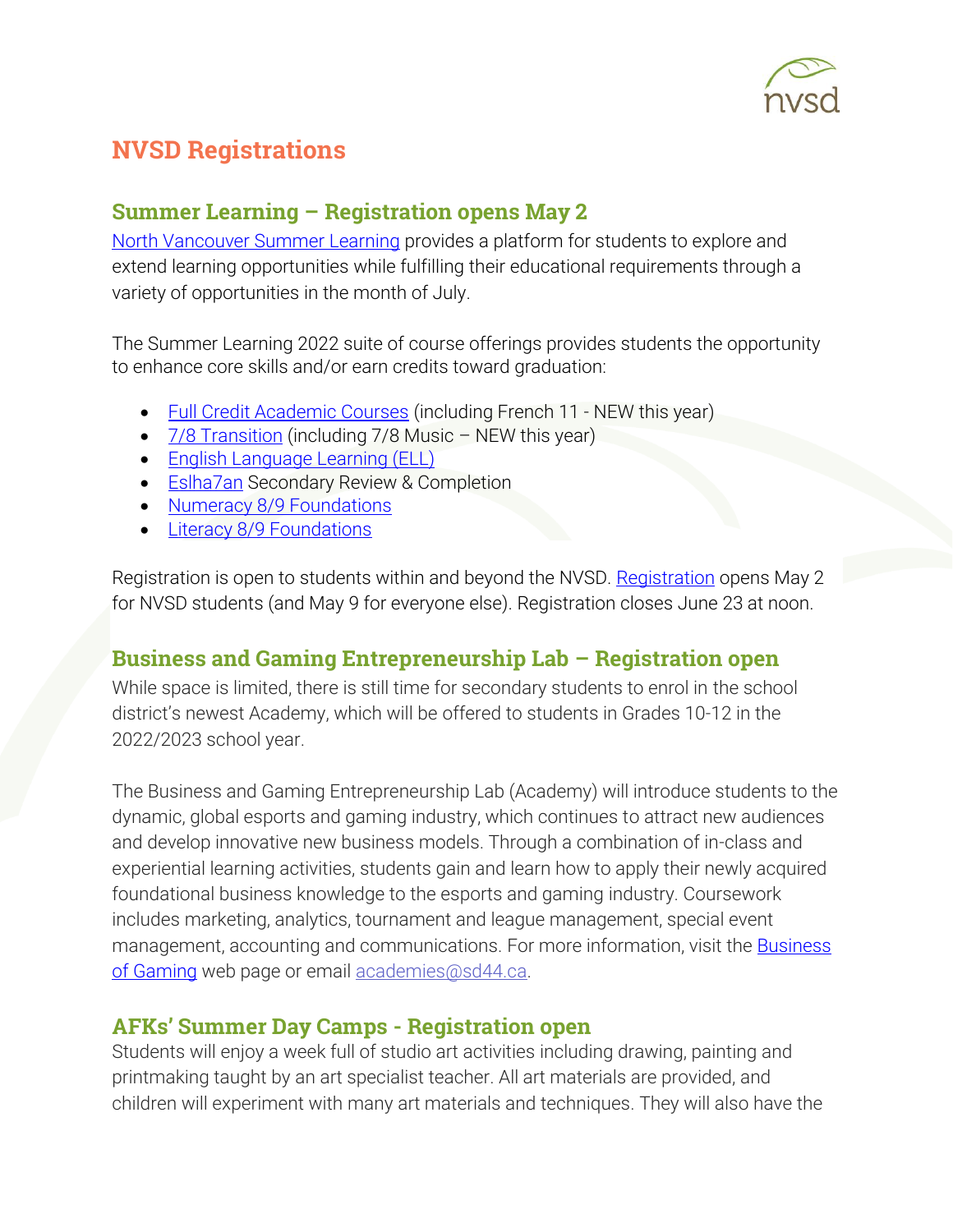

opportunity to explore outdoor art making and recreation time. Visit [Artists for Kids](https://www.sd44.ca/school/artistsforkids/learn/springandsummerdaycamps/Pages/default.aspx#/=) for more information and to register

### AFKs' Paradise Valley Summer School of Arts - Registration open

Young artists ages 8-14 will explore their surroundings with artist Annie Canto in the beautiful setting of Paradise Valley. This overnight camp combines outdoor studio adventures, in-depth instruction in collage, drawing and painting, as well as daily recreational activities such as canoeing, hiking, archery and campfire singalongs. Students are taught by B.C. certified art specialist teachers and mentored by an acclaimed Canadian artist. Visit [Artists for Kids](https://www.sd44.ca/school/artistsforkids/learn/paradisevalleysummervisualartscamps/Pages/default.aspx#/=) for more information and to register.

# AFKs' Summer Visual Arts Intensive (Secondary Students) - Registration open

Students ages 14-18 will explore drawing, painting and printmaking with artist Janet Wang in the beautiful setting of the Gordon Smith Gallery, to develop a body of work throughout the week that can be added to their personal portfolio. Visit [Artists for Kids](https://www.sd44.ca/school/artistsforkids/learn/springandsummerdaycamps/Pages/default.aspx#/=) for more information and to register

## North Vancouver Online Learning (NVOL) – Registration open

NVOL provides students with engaging and interactive learning experiences. Students can choose to engage in their NVOL courses entirely remotely online or in a blended model of online and in-person interactions at our NVOL Centre. In addition, students can choose from a full suite of [courses](https://www.sd44.ca/school/onlinelearning/ProgramsServices/Courses/Pages/default.aspx#/=) from Grades 8 through 12 in both English and French.

The French Immersion online course offerings allow students the opportunity to meet the requirements of their Diplôme de fin d'études secondaires en Colombie-Britannique online through L' École Virtuelle de Vancouver nord. Click [HERE](https://www.sd44.ca/school/onlinelearning/ProgramsServices/EcoleVirtuelle/Pages/default.aspx#/=) for a complete list of our French Immersion course offerings.

Online registration for NVOL is open; click **HERE** for more information.

# Community Initiatives

### Spring Go by Bike Week – May 30 to June 5

Be a part of a week-long behaviour change campaign and help make Metro Vancouver a happier, healthier place to live, work and play. HUB Cycling's Spring Go by Bike Week will be packed with Celebration Stations where participants can ride by for free snacks, basic